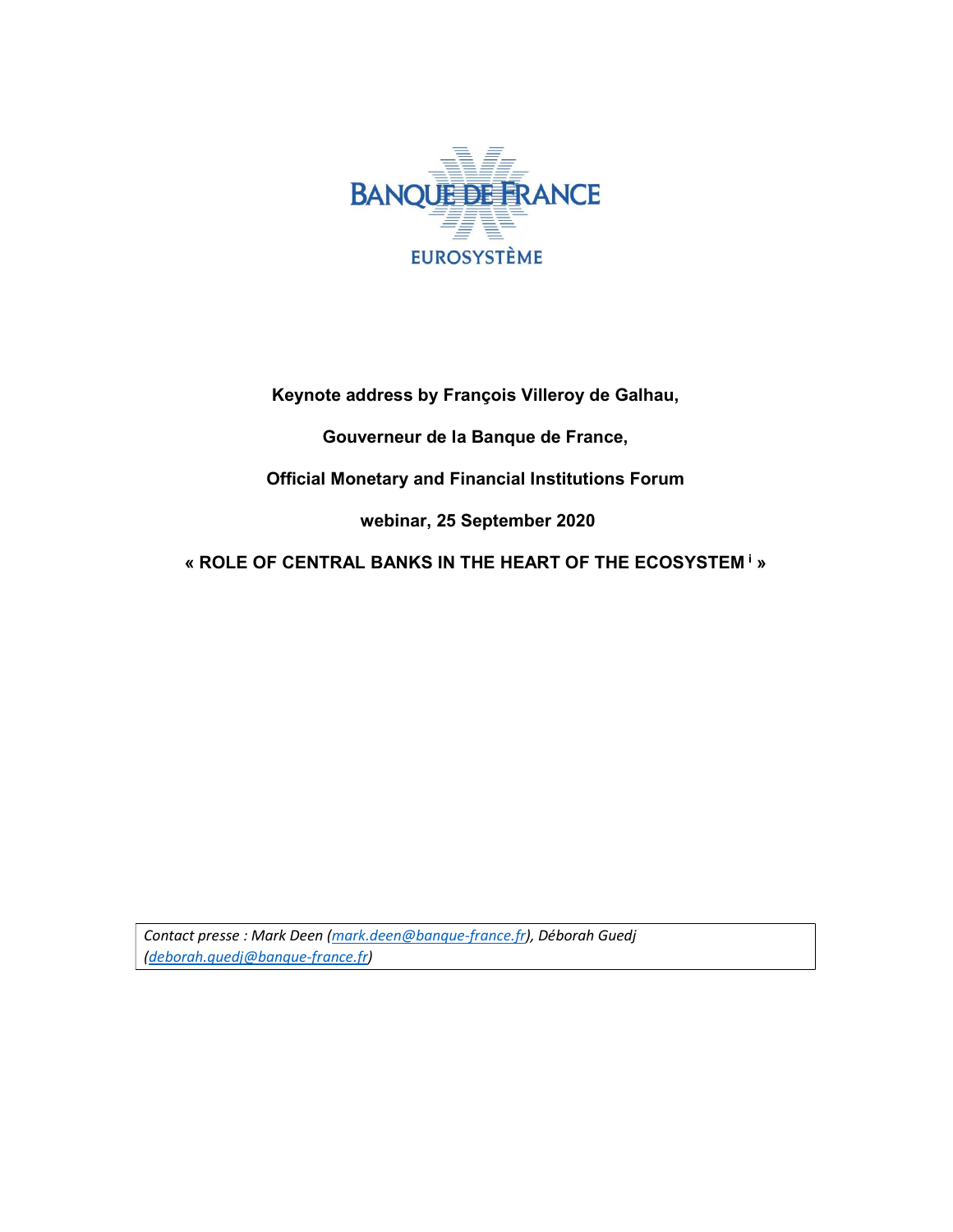Good morning and welcome to this webinar, jointly organized by the Official Monetary and Financial Institutions Forum and the Banque de France. What better way to demonstrate the digital transformation than holding an event in cyberspace. It has been common in recent years to hear about disruptive technologies but over the past 6 months, information technology has instead been a crucial source of continuity in a highly disrupted world.

Digitalization is one among many factors transforming central banking and this will be my broader theme this morning. The ECB Strategic Review rightly launched by Christine Lagarde, with an explicit list of challenges<sup>"</sup>, is the opportunity to reflect on how the Eurosystem should respond to them.

The shocks that have hit the economy in the past decade have been unprecedented, but in hindsight, many long-term structural shifts were occurring that have caused the unstable and complex situation we face today. Global natural interest rates had already been falling since the early 1980s driven by the demographic transition and risk-aversion in key emerging markets. Digitalisation and globalisation, combined, have been pressing for "lowflation". Financial vulnerabilities were also steadily, but invisibly, rising since the socalled Great Moderation. Indeed, it seems that excess demand now shows up in asset prices before wages or inflation, complicating the trade-offs between price stability and financial stability.

However, it would be remiss of me not to briefly mention the short-term challenges that we currently face.

Confronting this unprecedented Covid crisis, we acted boldly and rapidly, using all the tools at our disposal and inventing new ones such as the PEPP. By doing so, we successfully avoided both fragmentation and deflation. That said, inflation is not yet where we would like it to be, back towards 2% over the medium term. Have no doubt about our determination to act as much as needed, and about our capacity to act. Again this Autumn, we are hearing chatter about the ECB running out of ammunition. It proved completely wrong in March, and it remains wrong today. If needed, the ECB has ample room for manœuvre. By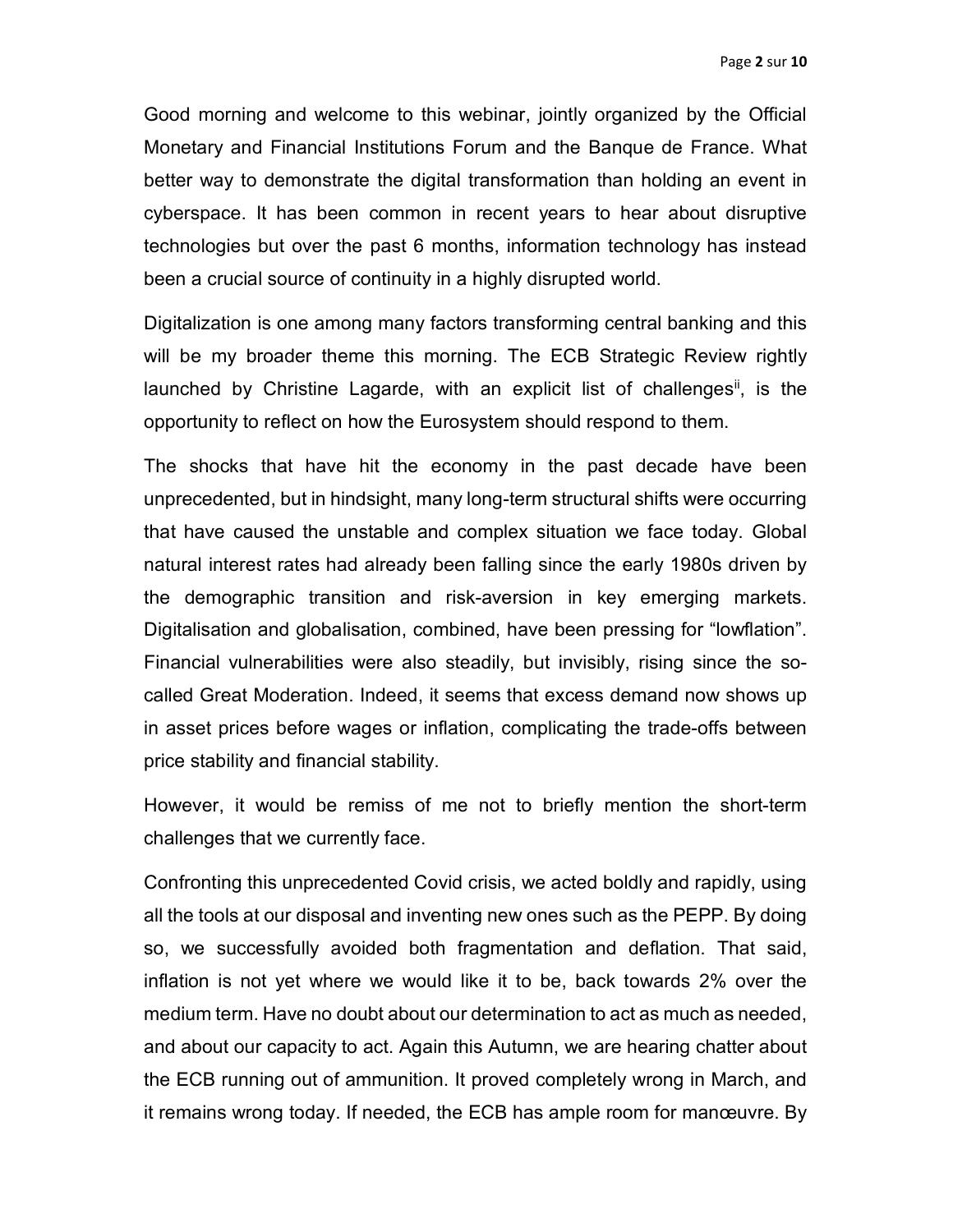the way, the yesterday's take up (EUR 174 bn) of our TLTRO-3 confirms the attractiveness and the adequacy of this innovative tool. We decided to keep a steady hand in the last Governing Council due to the continuity of our economic forecasts. But steady hands are not tied hands: we have free hands for the future.

\*\*

Let me now come to the ECB's strategic review, on which work has restarted after the peak of the Covid crisis. It is more extensive than the FOMC's as it will cover, among many things, structural change; climate change; financial stability; and the effects of digitalization. The Eurosystem will take its time, as the Fed did, to consider the different alternatives. What professional economists find theoretically appealing may not be either easily applicable or comprehensible to the general public. What financial markets expect in the short run is not always consistent with long-term economic objectives.

But let me try today to share some preliminary thoughts on four key questions:

- 1. Is there such a difference between a dual mandate and the ECB's twotiered mandate?
- 2. How could we clarify the inflation objective?
- 3. What about the "second pillar" of the ECB and is there a link with the socalled "secondary" objectives?
- 4. Last but not least, how can we improve communication with the general public and economic actors?

My aim obviously is not to give you conclusive answers to these four questions but to highlight important elements of the debate. The Fed's conclusions are a significant part of it but one shouldn't assume that the ECB will simply follow suit. Other contributions – such as the ECB Listens exercise, our academic roundtables, Sintra or the current review of the Bank of Canada – are also important and differences are not always where expected.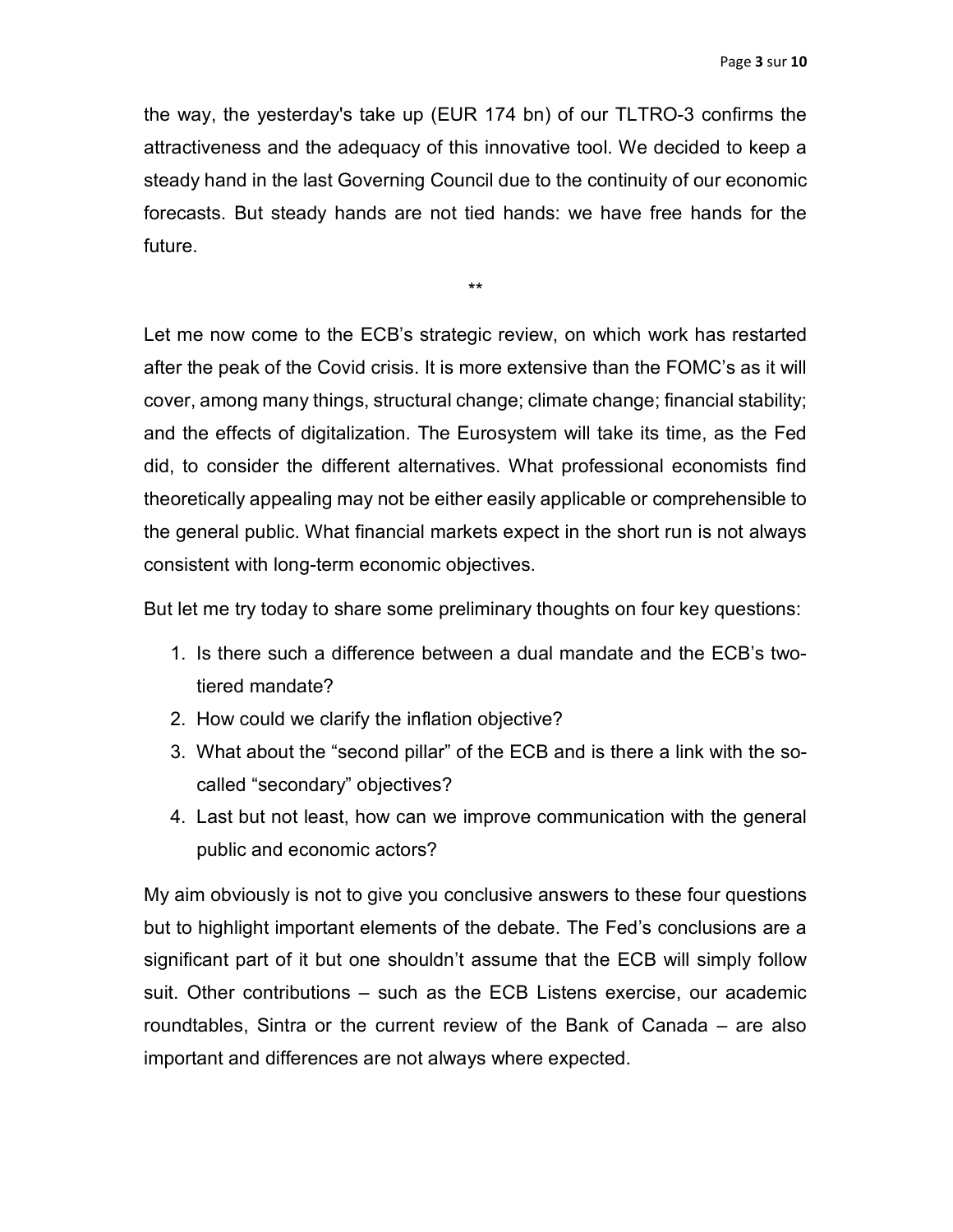## 1. Is there such a difference in mandates?

For most observers, including politicians, this is the most striking issue: the Fed has a dual mandate, including price stability and maximum employment, and the strategy review shifted its emphasis to the latter. The ECB, meanwhile, has a primary objective of price stability, according to the Treaties.

Of course it is our duty to stick to the Treaties and our strategic review won't deviate an inch from them. However let me only remind you that our legal mandate is not, as often assumed, a purely "single mandate": it is rather a twotiered one that includes at least two other objectives without prejudice to price stability: "to support the general economic policies in the Union" contributing among other aims to a "social market economy, aiming at full employment and social progress"iii; and "the stability of the financial system"iv

Furthermore, I would argue that there is less of a difference between a dual mandate and flexible inflation targeting than people think: noticeably, the measures we have taken to offset the effects of negative shocks such as the Global Financial Crisis or the sanitary crisis have a direct effect on growth and employment. As far as demand shocks are concerned, the monetary policy prescriptions are the same. In principle there are conflicts when there are supply shock but inflation targeting central banks also tend not to react to temporary supply shocks but respond only if there are signs of second-round effects.

The ECB also takes note of estimates of the natural rate of unemployment but recognizes that these are subject to enormous uncertainty – like estimates of all other "natural" variables. The ECB would not tighten policy based solely on an estimated unemployment gap.

## 2. How could we clarify the price stability objective?

The main substantive change by the FOMC is the introduction of an inflation make-up strategy. Rather than being solely forward-looking, the FOMC will, or could, now correct for past inflation shortfalls. Let us here also discuss the areas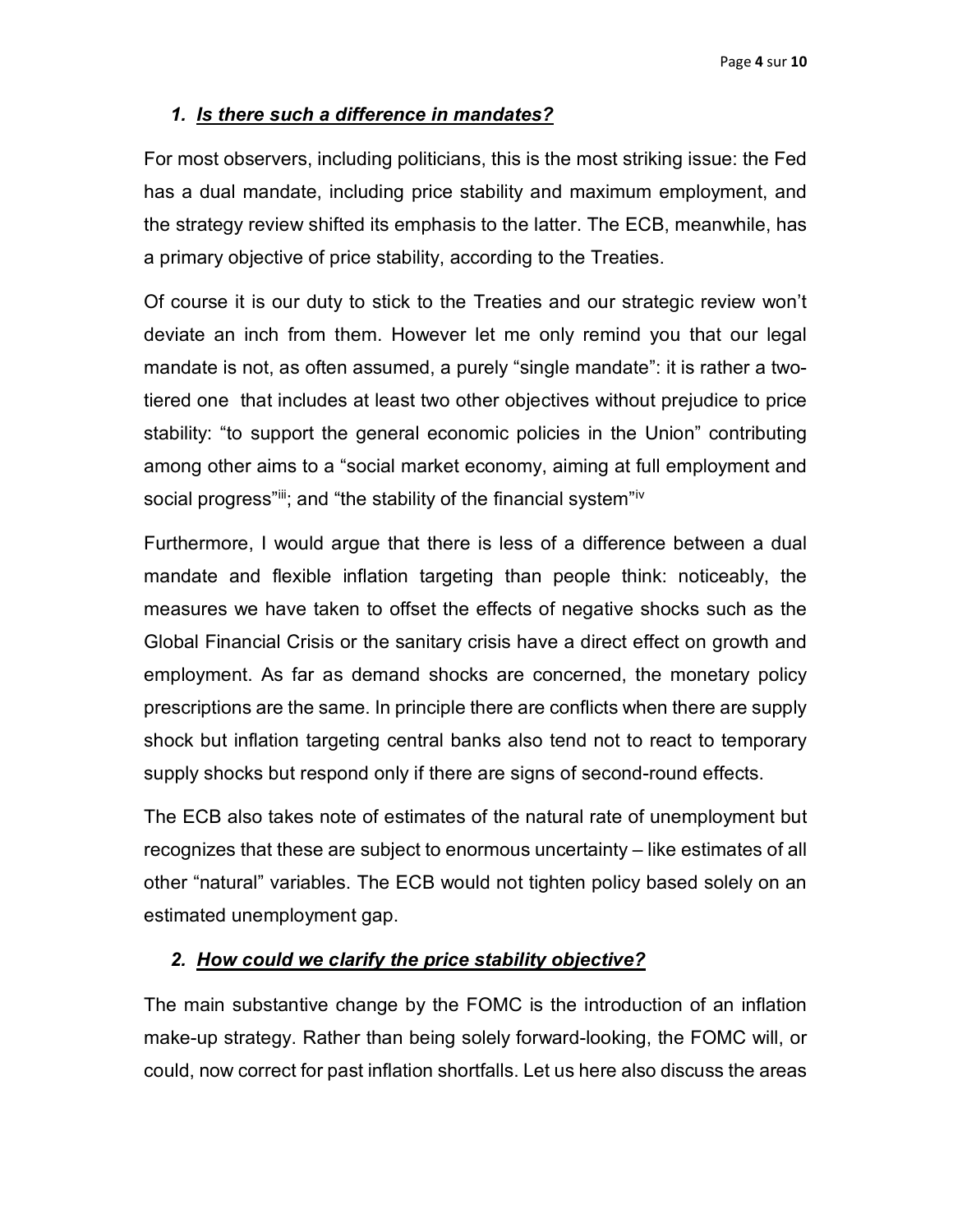of continuity as Jay Powell did in his speech of 27 August $v -$  and the possible differences:

- The Fed confirmed our common strategy of inflation targeting and it has kept 2% as its numerical goal. This "conceptual convergence" remains a cornerstone of modern central banking.
- Average inflation targeting is a flexible tactic, possibly temporary, within a wider strategy of keeping inflation sustainably where expected. Still more importantly in my view, the inflation target should be perceived as flexible, symmetric and medium term. Allow me to be a bit more specific about these three requirements.
	- $\circ$  flexible is the most obvious one. We cannot guarantee to achieve precisely our numerical objective either all the time or straight away.
	- o Symmetric means that our numerical objective is a target and not a ceiling. As a consequence we might be ready to accept inflation higher than 2% for some time, without mechanically triggering a tightening of our monetary stance. Commentators sometimes attribute a perceived asymmetry to our current definition of price stability "below, but close to, 2%". The Governing Council has frequently re-affirmed its commitment to symmetry – as it stands in our Introductory Statement since Mario Draghi. Nevertheless, we should examine whether the current formulation casts doubt on this.
	- $\circ$  medium term means that we should judge our inflation performance over a long enough period. We shouldn't forget what Jean-Claude Trichet often stressed as an optimal performance in the first years of the euro. "Over these 12 years, the average annual inflation rate in the euro area has been 1.97%. We have achieved price stability in the euro area over what has already been quite a long horizon."<sup>vi</sup> As I said in previous occasions<sup>vii</sup>, our medium-term target needs to be viewed in two ways: it has to be forward looking to guide inflation expectations, but it cannot ignore the past either.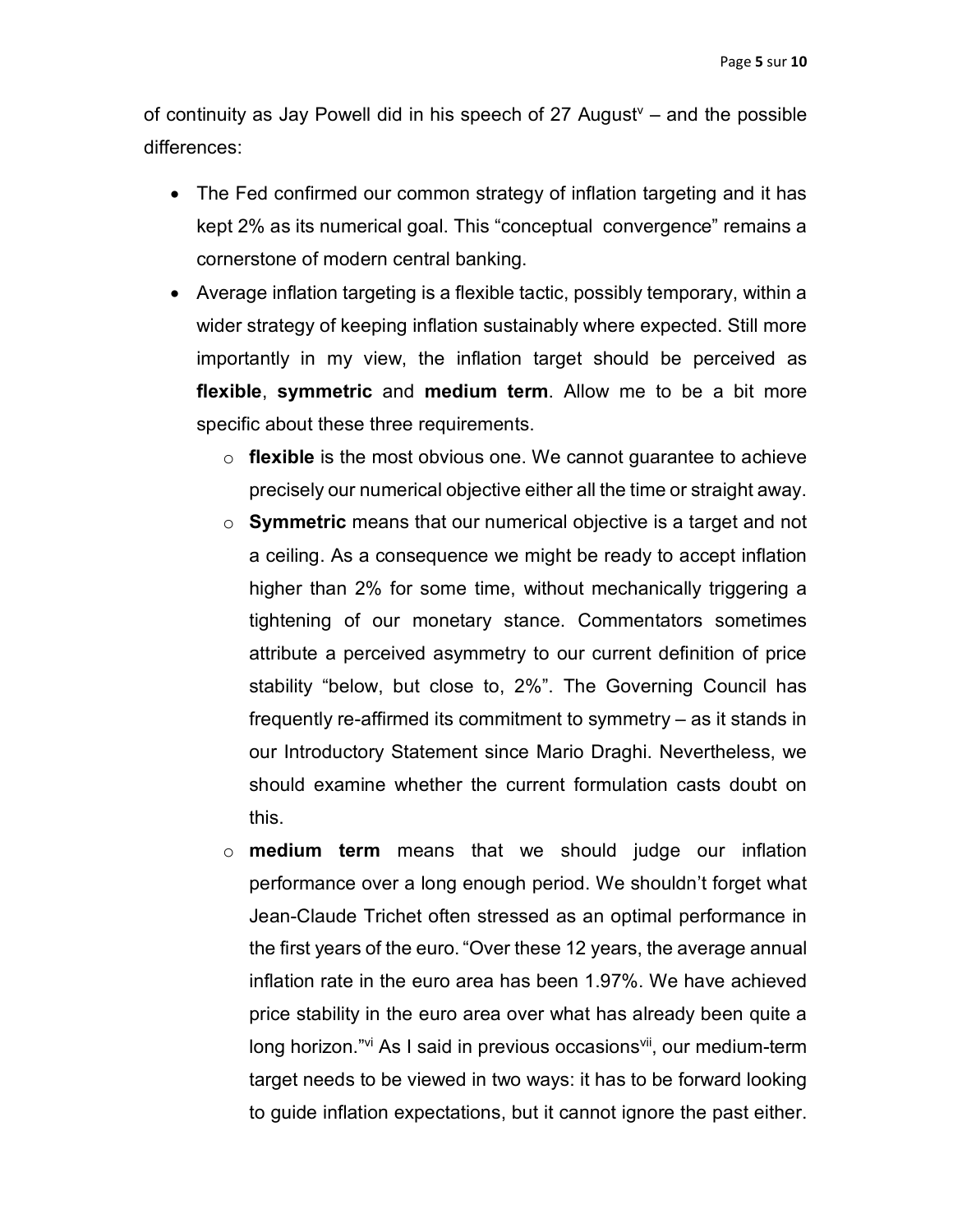All this is not explicit average inflation targeting ex ante, but would achieve very similar outcomes ex post. We will have to discuss that.

- We will also have to discuss the precise formulation of our inflation objective, in at least two respects: the "below but close to" as already mentioned and the measure of inflation we use. Continuity is a positive asset but the inclusion of "owner-occupied housing" in the HICP is frequently, and somewhat rightly, suggested by the general public. As you are aware, the preferred inflation measure of the Fed, the PCE index, includes these expenditures.
- Last but not least, our inflation objective while clarified should also be credible. I will come back to this with my fourth question about communication.

# 3. What about the second pillar of the ECB and is there a link with "secondary objectives"?

For many, the history of the second pillar of monetary analysis of the ECB seems to be coming to an end. Born as the first pillar in 1999 and coming at the time from the strict following of monetary aggregates by the Bundesbank – and the Banque de France as well –, it became the second pillar after 2003, passing behind the economic analysis of the inflation outlook. And due to the fact that it has progressively fallen into disuse, many suggest we should now call time on it during our strategic review.

Is it that sure? Isn't there another alternative path, more adequate than letting it disappear? There are three possible reasons:

- The second pillar allows a cross check on the analysis of inflation.
- We could possibly introduce a focus on **nominal aggregates**, whereas the first pillar focuses by its nature on prices and volumes.
- Finally, it would allow reference to some of the "secondary" objectives of the ECB, including financial stability.

In our discussion to come, I believe we could study two types of aggregates: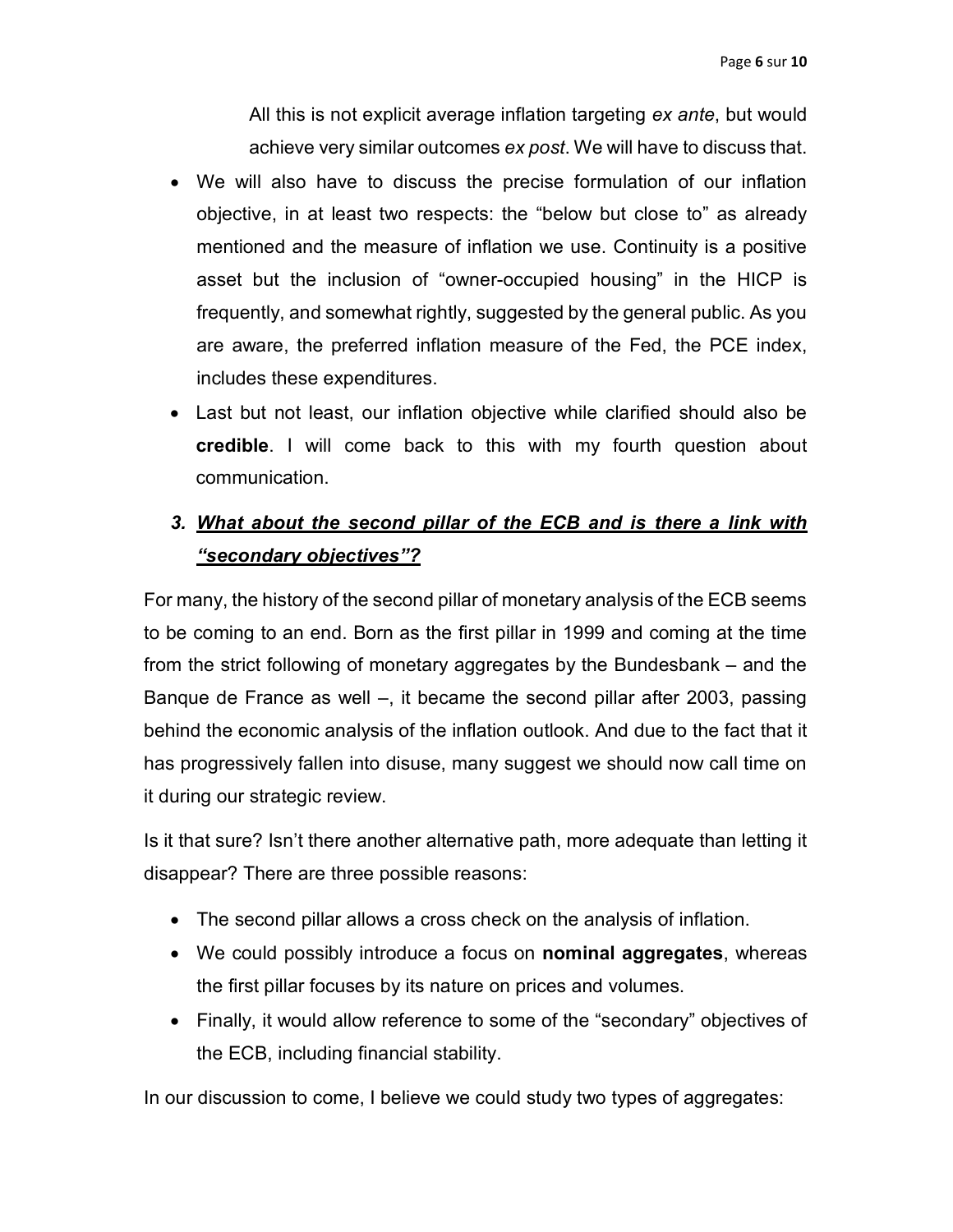- Financial aggregates, from the perspective of financial stability, and potentially looking more closely at the assets of financial institutions including non-banks (such as their provision of credit in the broadest sense) rather than at their liabilities only (including money, as in the past).
- Other economic aggregates, starting with nominal GDP, which has the virtue of combining real growth and prices – two variables that statisticians sometimes have difficulties separating in our measures. But also employment and income distribution, which respond to the demands of the Treaties as well as to the expectations of the public.

Allow me some remarks on the substance of these "secondary" objectives. To achieve financial stability, in an ideal world, we would have a box of macroprudential tools that could maintain financial stability whatever the monetary policy stance. However, in practice our set of macroprudential tools is comparatively limited. We need a monetary policy strategy that reflects this reality. We should go beyond the old debate of "separation principle" versus " leaning against the wind". I advocate a median way, which we could call "coordinated" or "integrated".<sup>viii</sup> We have now a range of unconventional monetary instruments and our objective should be to pick the right combination that delivers the necessary accommodative monetary stance while minimizing of adverse side-effects on financial stability. TLTRO's and the tiering system we use today for refinancing the Eurozone banks are two good examples in this respect.

On climate change, the emphasis put by Christine Lagarde<sup>ix</sup> herself is welcome and totally warranted. In my view, the fight against global warming is already an imperative for us under our price stability mandate: not only will the effects of climate change have significant repercussions on future inflation and growth, but they are already having an impact now. We could implement our climate decisions in no more than 3 to 5 years, which would make us pioneers among major Central banks.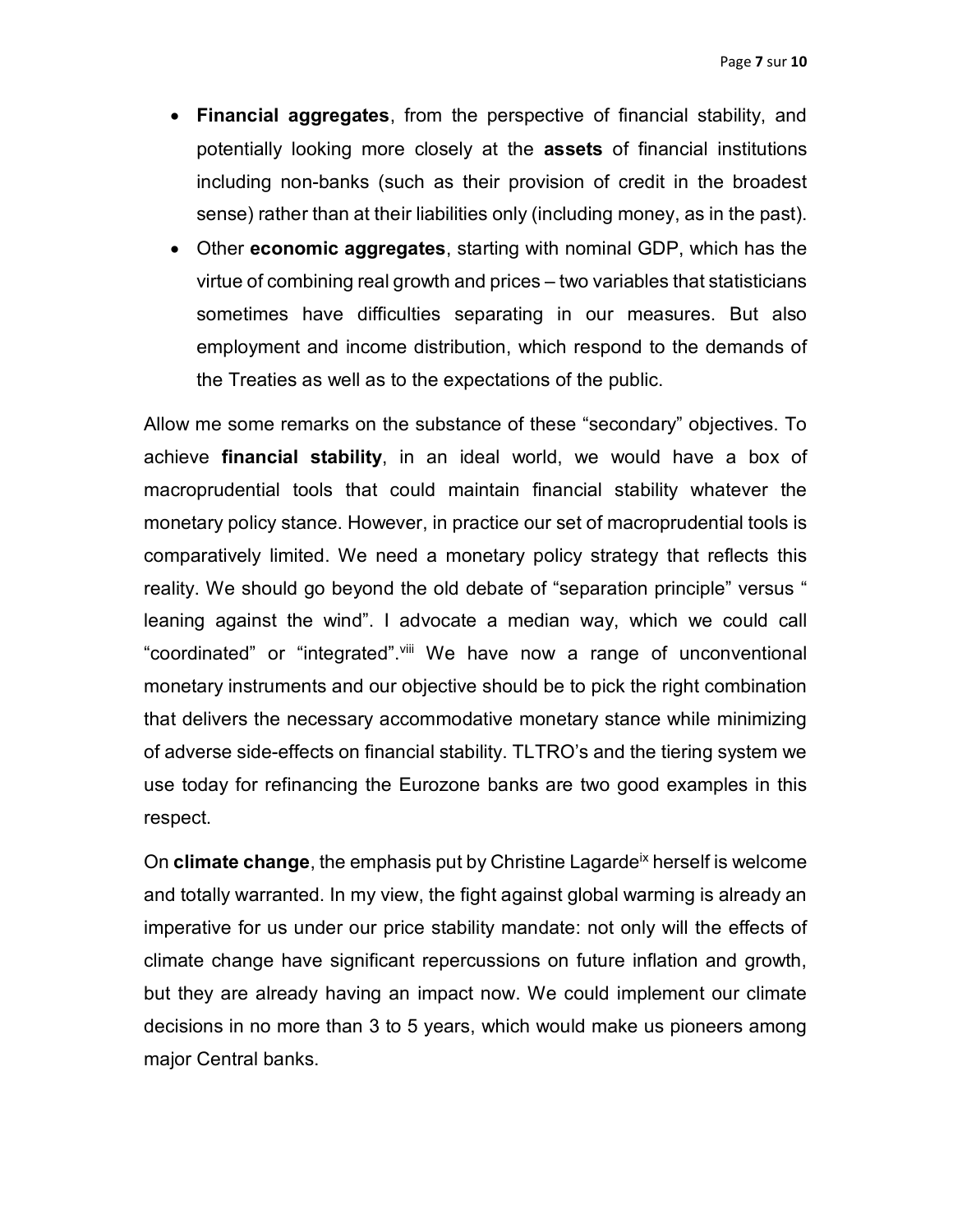### 4. How to improve communication with the general public?

My final remarks concern communication. Central banks have come a long way in being transparent about their decisions and explaining their reasoning. However, our communication is too often addressed to a narrow group of people – the media, the markets and economists. We need to do a better job of reaching the general public. And this means two changes of paradigm:

- $\bullet$  it is not only a question of democratic accountability however essential this remains –, it is also key for our economic efficiency. Better-informed firms and households will also make better decisions and ones more aligned with our strategy, I will come back to it.
- Secondly, we should evolve from a narrow objective of "transparency" to a wider objective of "clarity". This means focusing on what is heard rather than what is said: we cannot merely "publish and go". As Tiff Macklem, my Canadian colleague, says "Public communications should be in plain language and free of jargon. We should speak as public servants and peers, not as oracles delivering messages from an ivory tower."<sup>x</sup> And effective speaking also requires active listening. At the start of next year, consistent with the ECB endeavours, we will host a number of "Banque de France listens" events in all regions to hear what French citizens and SMEs think about inflation and monetary policy. We will then adjust our communication depending on what we hear.

Let me elaborate on the economic stakes of this communication. Our inflation targeting policy will be significantly more efficient if economic agents, be they households or businesses, do actually understand it, accept it and believe it. Hence it should be seen as **clear, legitimate** and **credible**. I insisted earlier on clarification (question 2), let me now conclude with legitimacy and credibility.

One of the most difficult challenges for a central bank with a price stability mandate is how to explain a positive inflation objective. The general public often does not understand why a central bank would deliberately try to increase inflation. We need to explain better that although our price stability objective is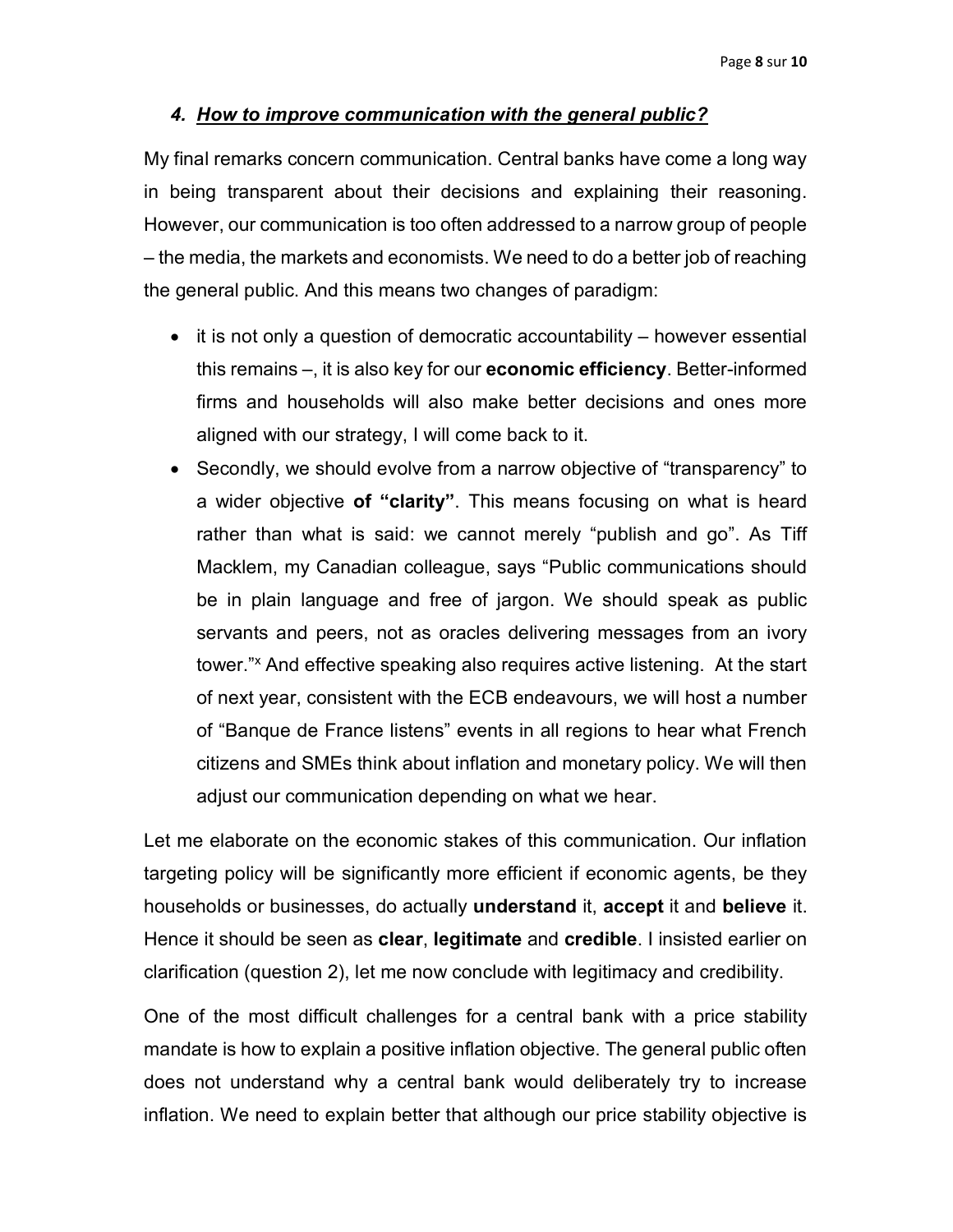defined in terms of HICP inflation, we are actually seeking a general average increase in all nominal variables, including wages and nominal GDP. Few people spontaneously want an increase in consumer prices, but most do want an increase in their nominal incomes. Furthermore, households, firms, financial institutions and governments enter nominal contracts (negotiate wages, take out mortgages, buy sovereign debt etc) based on expected inflation. If actual inflation is higher or lower than these expectations, then wealth and income are transferred from one group to the other. The best way to be neutral is to announce a target that can efficiently guide expectations.

To a non-economist, price stability would imply targeting zero inflation. However, we need to explain why targeting zero inflation is not ideal. Real wage adjustments can be necessary to maintain competitiveness and sustain employment and this real adjustment is easier to achieve with a positive inflation rate. This is still more important in a monetary union in which real adjustments are necessary to maintain internal balance. The effective lower bound (ELB) on nominal interest rates would also be reached more frequently, putting a constraint on the use of monetary policy. But I do acknowledge that using the ELB argument at, say a family lunch on Sunday, is easier said than done.

Last but not least, credibility. Here, households and firms have mixed feelings: they believe that actual inflation is much higher than central banks and statistics institutes claim; and they doubt we will deliver the "close to 2%"in the future. Distrust is too often the name of the game. Here, let us again listen and speak. First listen to the inflation expectations of households and firms: we don't measure them properly today, although they are of the essence for economic transmission of monetary policy, as households and firms are the actual priceand wage-setters. Indeed, their price expectations are quite different from those of financial markets we tend to focus on.

Listen and then speak: once a central bank has committed to a target, it must use every tool available to deliver on it and explain clearly that the transmission of the monetary impulse to the economy entails some delays. We are all